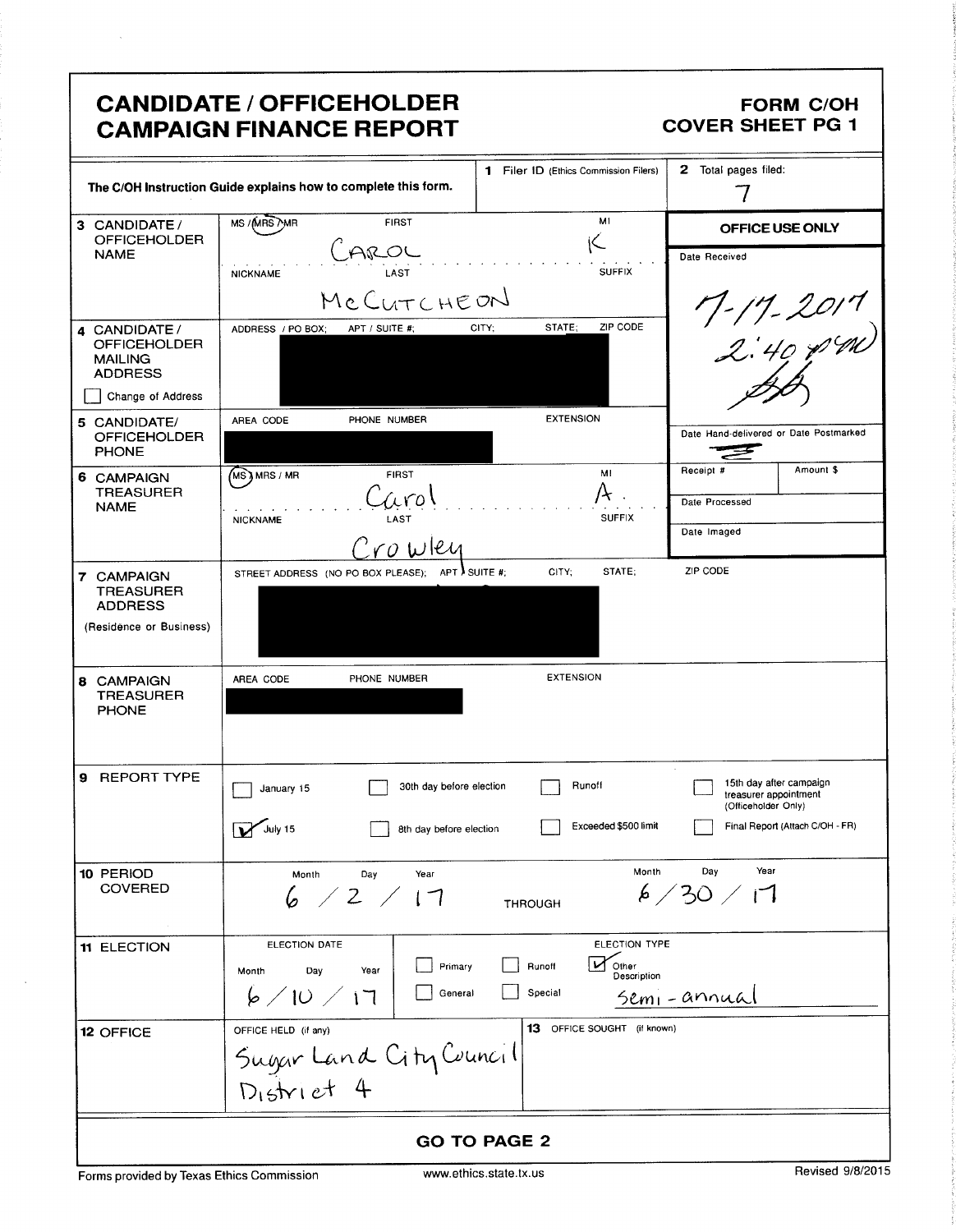## CANDIDATE / OFFICEHOLDER<br>CAMPAIGN FINANCE REPORT CAMPAIGN FORM COVER SHEET PG 2 **CAMPAIGN FINANCE REPORT**

| 14 C/OH NAME                                              |                                                                                          |                                                                                                                                                                                                                                                                                                                                                                                          | 15 Filer ID (Ethics Commission Filers)                                                                                                                       |
|-----------------------------------------------------------|------------------------------------------------------------------------------------------|------------------------------------------------------------------------------------------------------------------------------------------------------------------------------------------------------------------------------------------------------------------------------------------------------------------------------------------------------------------------------------------|--------------------------------------------------------------------------------------------------------------------------------------------------------------|
| <b>16 NOTICE FROM</b><br><b>POLITICAL</b><br>COMMITTEE(S) | Carol<br>OF SUCH EXPENDITURES.                                                           | K. McCutcheon<br>THIS BOX IS FOR NOTICE OF POLITICAL CONTRIBUTIONS ACCEPTED OR POLITICAL EXPENDITURES MADE BY POLITICAL COMMITTEES TO<br>SUPPORT THE CANDIDATE / OFFICEHOLDER. THESE EXPENDITURES MAY HAVE BEEN MADE WITHOUT THE CANDIDATE'S OR OFFICEHOLDER'S<br>KNOWLEDGE OR CONSENT. CANDIDATES AND OFFICEHOLDERS ARE REQUIRED TO REPORT THIS INFORMATION ONLY IF THEY RECEIVE NOTICE |                                                                                                                                                              |
|                                                           | <b>COMMITTEE TYPE</b>                                                                    | <b>COMMITTEE NAME</b>                                                                                                                                                                                                                                                                                                                                                                    |                                                                                                                                                              |
|                                                           | GENERAL                                                                                  |                                                                                                                                                                                                                                                                                                                                                                                          |                                                                                                                                                              |
|                                                           | SPECIFIC                                                                                 | <b>COMMITTEE ADDRESS</b>                                                                                                                                                                                                                                                                                                                                                                 |                                                                                                                                                              |
|                                                           |                                                                                          | COMMITTEE CAMPAIGN TREASURER NAME                                                                                                                                                                                                                                                                                                                                                        |                                                                                                                                                              |
| <b>Additional Pages</b>                                   |                                                                                          |                                                                                                                                                                                                                                                                                                                                                                                          |                                                                                                                                                              |
|                                                           |                                                                                          | COMMITTEE CAMPAIGN TREASURER ADDRESS                                                                                                                                                                                                                                                                                                                                                     |                                                                                                                                                              |
| <b>17 CONTRIBUTION</b><br><b>TOTALS</b>                   | 1.                                                                                       | TOTAL POLITICAL CONTRIBUTIONS OF \$50 OR LESS (OTHER THAN<br>PLEDGES, LOANS, OR GUARANTEES OF LOANS), UNLESS ITEMIZED                                                                                                                                                                                                                                                                    | \$<br>- o -                                                                                                                                                  |
|                                                           | 2.                                                                                       | <b>TOTAL POLITICAL CONTRIBUTIONS</b><br>(OTHER THAN PLEDGES, LOANS, OR GUARANTEES OF LOANS)                                                                                                                                                                                                                                                                                              | \$<br>450.00                                                                                                                                                 |
| <b>EXPENDITURE</b><br><b>TOTALS</b>                       | 3.                                                                                       | TOTAL POLITICAL EXPENDITURES OF \$100 OR LESS,<br>UNLESS ITEMIZED                                                                                                                                                                                                                                                                                                                        | S<br>— ი –                                                                                                                                                   |
|                                                           | 4.                                                                                       | <b>TOTAL POLITICAL EXPENDITURES</b>                                                                                                                                                                                                                                                                                                                                                      | \$<br>957.43                                                                                                                                                 |
| <b>CONTRIBUTION</b><br><b>BALANCE</b>                     | TOTAL POLITICAL CONTRIBUTIONS MAINTAINED AS OF THE LAST DAY<br>5.<br>OF REPORTING PERIOD |                                                                                                                                                                                                                                                                                                                                                                                          | \$<br>51.29                                                                                                                                                  |
| <b>OUTSTANDING</b><br><b>LOAN TOTALS</b>                  | 6.                                                                                       | TOTAL PRINCIPAL AMOUNT OF ALL OUTSTANDING LOANS AS OF THE<br>LAST DAY OF THE REPORTING PERIOD                                                                                                                                                                                                                                                                                            | 1363.07<br>\$                                                                                                                                                |
| 18 AFFIDAVIT ANNUMERIALLY                                 |                                                                                          | under Title 15, Election Code.                                                                                                                                                                                                                                                                                                                                                           | I swear, or affirm, under penalty of perjury, that the accompanying report is<br>true and correct and includes all information required to be reported by me |
|                                                           |                                                                                          |                                                                                                                                                                                                                                                                                                                                                                                          | Signature of Candidate or Officeholder                                                                                                                       |
| AFFIX NOTARY STAMP/SEALABOVE                              |                                                                                          |                                                                                                                                                                                                                                                                                                                                                                                          |                                                                                                                                                              |
| Sworn to and subscribed before me, by the said            |                                                                                          |                                                                                                                                                                                                                                                                                                                                                                                          | $\frac{1}{2}$ this the                                                                                                                                       |
| day<br>٥                                                  |                                                                                          | to certify which, witness my hand and seal of office.                                                                                                                                                                                                                                                                                                                                    |                                                                                                                                                              |
|                                                           |                                                                                          |                                                                                                                                                                                                                                                                                                                                                                                          |                                                                                                                                                              |
| Signature of officer administering oath                   |                                                                                          | Printed name of officer administering oat                                                                                                                                                                                                                                                                                                                                                | Title of officer administering oath                                                                                                                          |

Forms provided by Texas Ethics Commission www.ethics.state.tx.us Revised 9/8/2015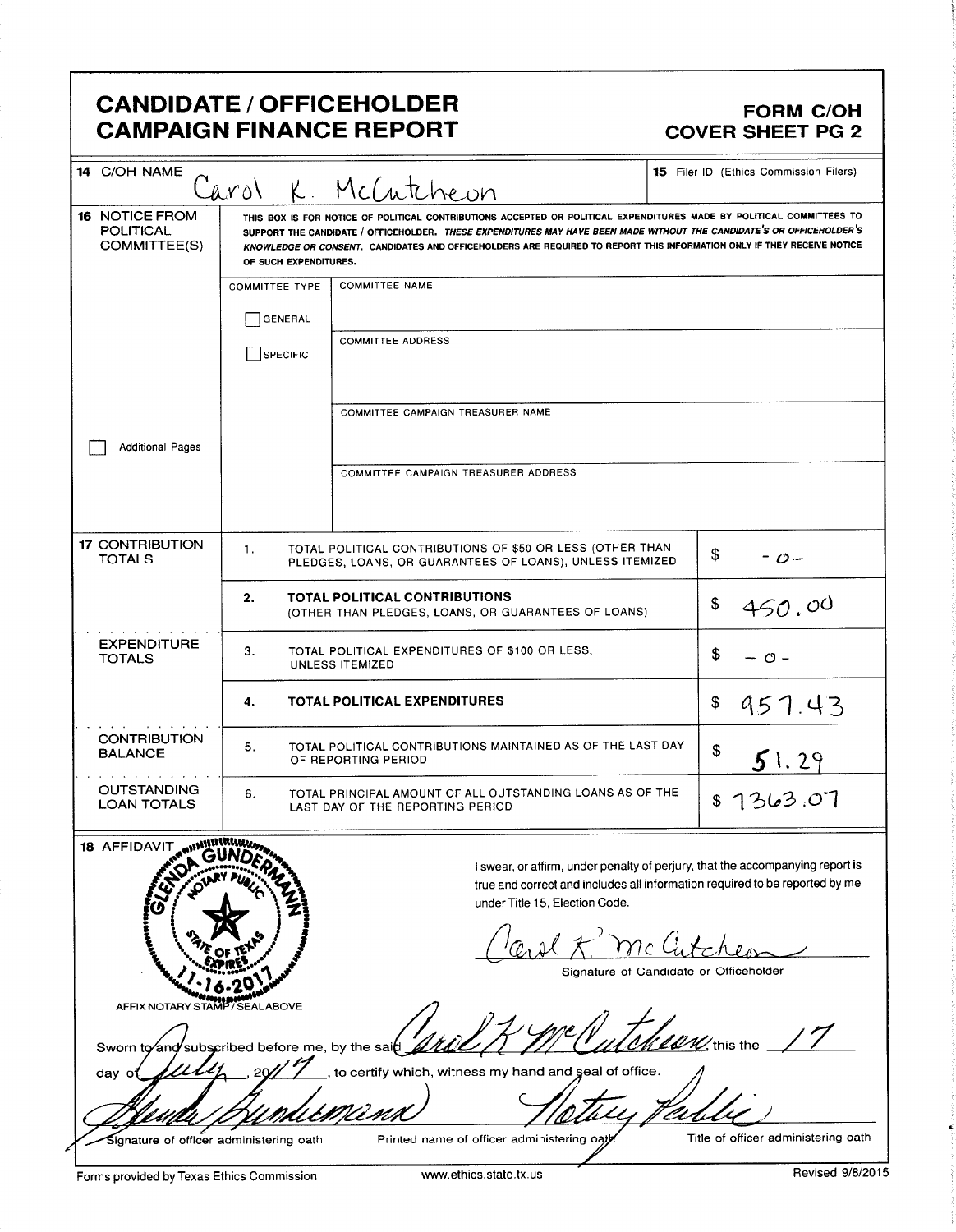## SUBTOTALS - C/OH FORM C/OH

# COVER SHEET PG 3

|     | 20 Filer ID (Ethics Commission Filers)<br><b>19 FILER NAME</b>                               |                                  |
|-----|----------------------------------------------------------------------------------------------|----------------------------------|
|     | Carol K. McCutcheon                                                                          |                                  |
|     | 21 SCHEDULE SUBTOTALS<br><b>NAME OF SCHEDULE</b>                                             | <b>SUBTOTAL</b><br><b>AMOUNT</b> |
| 1.  | SCHEDULE A1: MONETARY POLITICAL CONTRIBUTIONS                                                | 450,00<br>\$                     |
| 2.  | SCHEDULE A2: NON-MONETARY (IN-KIND) POLITICAL CONTRIBUTIONS                                  | \$                               |
| З.  | SCHEDULE B: PLEDGED CONTRIBUTIONS                                                            | \$                               |
| 4.  | <b>SCHEDULE E: LOANS</b>                                                                     | \$                               |
| 5.  | SCHEDULE F1: POLITICAL EXPENDITURES MADE FROM POLITICAL CONTRIBUTIONS<br>∣√                  | \$951                            |
| 6.  | SCHEDULE F2: UNPAID INCURRED OBLIGATIONS                                                     | \$                               |
| 7.  | SCHEDULE F3: PURCHASE OF INVESTMENTS MADE FROM POLITICAL CONTRIBUTIONS                       | \$                               |
| 8.  | SCHEDULE F4: EXPENDITURES MADE BY CREDIT CARD                                                | \$758.30                         |
| 9.  | SCHEDULE G: POLITICAL EXPENDITURES MADE FROM PERSONAL FUNDS                                  | \$                               |
| 10. | SCHEDULE H: PAYMENT MADE FROM POLITICAL CONTRIBUTIONS TO A BUSINESS OF C/OH                  | \$                               |
| 11. | SCHEDULE I: NON-POLITICAL EXPENDITURES MADE FROM POLITICAL CONTRIBUTIONS                     | \$                               |
| 12. | SCHEDULE K: INTEREST, CREDITS, GAINS, REFUNDS, AND CONTRIBUTIONS<br><b>RETURNED TO FILER</b> | \$                               |
|     |                                                                                              |                                  |
|     |                                                                                              |                                  |
|     |                                                                                              |                                  |

 $\ddot{\phantom{a}}$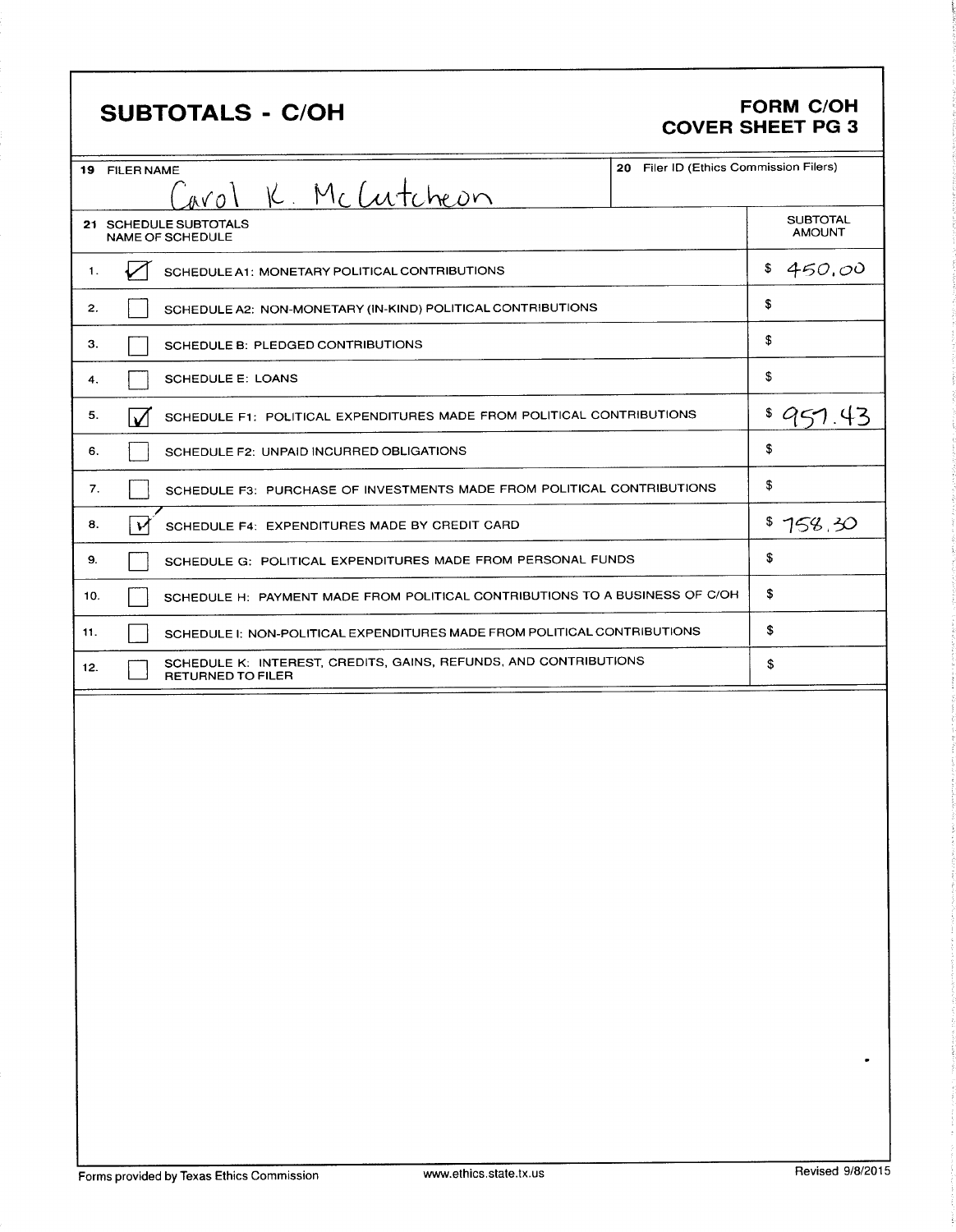|                                                                                               | <b>MONETARY POLITICAL CONTRIBUTIONS</b>                                                                 |                                        | <b>SCHEDULE A1</b>                    |  |
|-----------------------------------------------------------------------------------------------|---------------------------------------------------------------------------------------------------------|----------------------------------------|---------------------------------------|--|
| The Instruction Guide explains how to complete this form.                                     |                                                                                                         |                                        | <b>1</b> Total pages Schedule A1:     |  |
| 2 FILER NAME                                                                                  | Carol K. McCutcheon                                                                                     |                                        | 3 Filer ID (Ethics Commission Filers) |  |
| 4 Date                                                                                        | 5 Full name of contributor<br>$\Box$ out-of-state PAC (ID#:<br>Barbara + Terrell Cochran                |                                        | 7 Amount of contribution (\$)         |  |
| 6 23 11                                                                                       | 6 Contributor address;<br>Zip Code<br>City;<br>State;                                                   |                                        | 100,00                                |  |
| 8                                                                                             | Principal occupation / Job title (See Instructions)                                                     | 9 Employer (See Instructions)          |                                       |  |
|                                                                                               | Realtors                                                                                                | Hometoun America                       |                                       |  |
| Date                                                                                          | Full name of contributor (a) out-of-state PAC (ID#: _____________________________<br>Parvez Hussain     |                                        | Amount of contribution (\$)           |  |
| 6 13 11                                                                                       | City; State; Zip Code<br>Contributor address;                                                           |                                        | 100,00                                |  |
|                                                                                               | Principal occupation / Job title (See Instructions)                                                     | Employer (See Instructions)            |                                       |  |
|                                                                                               | Consultant                                                                                              | Solonon Eduards                        |                                       |  |
| Date                                                                                          | Full name of contributor and out-of-state PAC (ID#: _____________________________                       |                                        | Amount of contribution (\$)           |  |
|                                                                                               | $6$   4  7  Sarnes Thompson<br>$\mathcal{L}$<br>City;                                                   | State; Zip Code                        | 250.00                                |  |
| Employer (See Instructions)<br>Principal occupation / Job title (See Instructions)<br>Retirer |                                                                                                         |                                        |                                       |  |
| Date                                                                                          | Full name of contributor                                                                                | out-of-state PAC (ID#: _______________ | Amount of contribution (\$)           |  |
| State; Zip Code<br>Contributor address:<br>City;                                              |                                                                                                         |                                        |                                       |  |
|                                                                                               | Principal occupation / Job title (See Instructions)                                                     | Employer (See Instructions)            |                                       |  |
|                                                                                               | ATTACH ADDITIONAL COPIES OF THIS SCHEDULE AS NEEDED                                                     |                                        |                                       |  |
|                                                                                               | If contributor is out-of-state PAC, please see instruction guide for additional reporting requirements. |                                        |                                       |  |

Forms provided by Texas Ethics Commission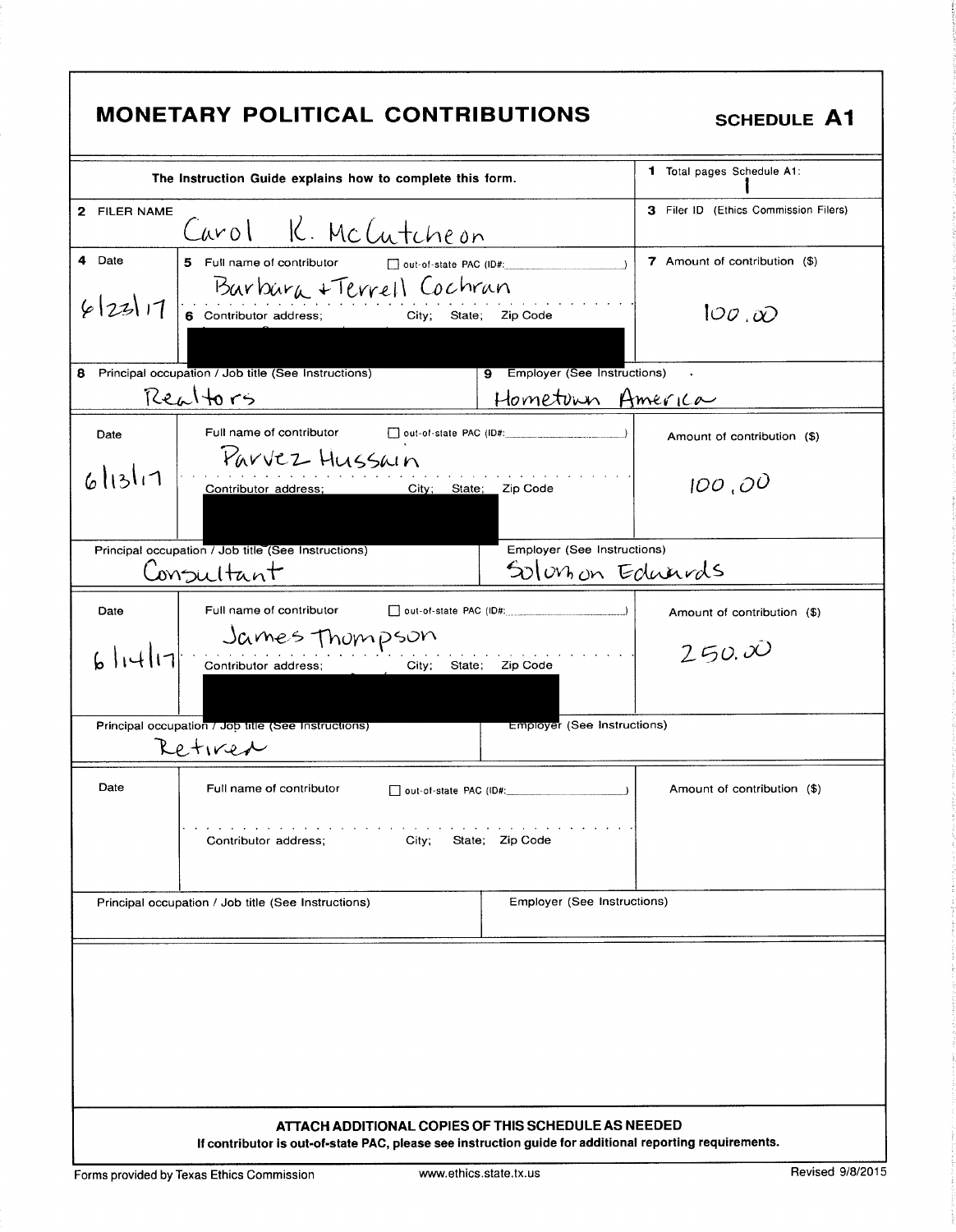### POLITICAL EXPENDITURES MADE FROM POLITICAL CONTRIBUTIONS

|                                                                                                                                                                                | <b>EXPENDITURE CATEGORIES FOR BOX 8(a)</b>                                                                                                                            |                                                                                                                                               |                                                                                                                                                                                                      |
|--------------------------------------------------------------------------------------------------------------------------------------------------------------------------------|-----------------------------------------------------------------------------------------------------------------------------------------------------------------------|-----------------------------------------------------------------------------------------------------------------------------------------------|------------------------------------------------------------------------------------------------------------------------------------------------------------------------------------------------------|
| <b>Advertising Expense</b><br>Accounting/Banking<br>Consulting Expense<br>Contributions/Donations Made By<br>Candidate/Officeholder/Political Committee<br>Credit Card Payment | Event Expense<br>Fees<br>Food/Beverage Expense<br>Gift/Awards/Memorials Expense<br><b>Legal Services</b><br>The Instruction Guide explains how to complete this form. | Loan Repayment/Reimbursement<br>Office Overhead/Rental Expense<br>Polling Expense<br><b>Printing Expense</b><br>Salaries/Wages/Contract Labor | Solicitation/Fundraising Expense<br><b>Transportation Equipment &amp; Related Expense</b><br><b>Travel In District</b><br><b>Travel Out Of District</b><br>Other (enter a category not listed above) |
| 1 Total pages Schedule F1:                                                                                                                                                     | 2 FILER NAME                                                                                                                                                          |                                                                                                                                               | 3 Filer ID (Ethics Commission Filers)                                                                                                                                                                |
|                                                                                                                                                                                | McCutcheon<br>aro l                                                                                                                                                   |                                                                                                                                               |                                                                                                                                                                                                      |
| 4 Date                                                                                                                                                                         | 5 Payee name                                                                                                                                                          |                                                                                                                                               |                                                                                                                                                                                                      |
| 6                                                                                                                                                                              | Cabana<br>Taco                                                                                                                                                        |                                                                                                                                               |                                                                                                                                                                                                      |
| <b>6</b> Amount (\$)                                                                                                                                                           | City; State; Zip Code<br>7 Payee address;                                                                                                                             |                                                                                                                                               |                                                                                                                                                                                                      |
| 28.86                                                                                                                                                                          |                                                                                                                                                                       |                                                                                                                                               |                                                                                                                                                                                                      |
| 8                                                                                                                                                                              | (a) Category (See Categories listed at the top of this schedule)                                                                                                      | (b) Description                                                                                                                               |                                                                                                                                                                                                      |
| <b>PURPOSE</b>                                                                                                                                                                 |                                                                                                                                                                       |                                                                                                                                               | Check if travel outside of Texas. Complete Schedule T.                                                                                                                                               |
| OF<br><b>EXPENDITURE</b>                                                                                                                                                       | Food / Beverage for voluntees                                                                                                                                         |                                                                                                                                               | Check if Austin, TX, officeholder living expense                                                                                                                                                     |
| 9 Complete ONLY if direct<br>expenditure to benefit C/OH                                                                                                                       | Candidate / Officeholder name                                                                                                                                         | Office sought                                                                                                                                 | Office held                                                                                                                                                                                          |
| Date                                                                                                                                                                           | Payee name                                                                                                                                                            |                                                                                                                                               |                                                                                                                                                                                                      |
| 610111                                                                                                                                                                         | Whole Foods                                                                                                                                                           |                                                                                                                                               |                                                                                                                                                                                                      |
| Amount (\$)                                                                                                                                                                    | State;<br>Payee address;<br>City;                                                                                                                                     | Zip Code                                                                                                                                      |                                                                                                                                                                                                      |
| 11.66                                                                                                                                                                          |                                                                                                                                                                       |                                                                                                                                               |                                                                                                                                                                                                      |
|                                                                                                                                                                                | Category (See Categories listed at the top of this schedule)                                                                                                          | Description                                                                                                                                   | Check if travel outside of Texas. Complete Schedule T.                                                                                                                                               |
| <b>PURPOSE</b><br>OF<br><b>EXPENDITURE</b>                                                                                                                                     | Food / Beverage for whenters                                                                                                                                          |                                                                                                                                               | Check if Austin, TX, officeholder living expense                                                                                                                                                     |
| Complete ONLY if direct<br>expenditure to benefit C/OH                                                                                                                         | Candidate / Officeholder name                                                                                                                                         | Office sought                                                                                                                                 | Office held                                                                                                                                                                                          |
| Date                                                                                                                                                                           | Payee name                                                                                                                                                            |                                                                                                                                               |                                                                                                                                                                                                      |
| 6 16 17                                                                                                                                                                        | Best Buy                                                                                                                                                              |                                                                                                                                               |                                                                                                                                                                                                      |
| Amount (\$)                                                                                                                                                                    | City; State;<br>Payee address;                                                                                                                                        | Zip Code                                                                                                                                      |                                                                                                                                                                                                      |
| 49.61                                                                                                                                                                          |                                                                                                                                                                       |                                                                                                                                               |                                                                                                                                                                                                      |
|                                                                                                                                                                                | Category (See Categories listed at the top of this schedule)                                                                                                          | Description                                                                                                                                   |                                                                                                                                                                                                      |
| <b>PURPOSE</b>                                                                                                                                                                 |                                                                                                                                                                       |                                                                                                                                               | Check if travel outside of Texas. Complete Schedule T.                                                                                                                                               |
| оғ<br><b>EXPENDITURE</b>                                                                                                                                                       | Cell phone                                                                                                                                                            |                                                                                                                                               | Check if Austin, TX, officeholder living expense                                                                                                                                                     |
| Complete ONLY if direct<br>expenditure to benefit C/OH                                                                                                                         | Candidate / Officeholder name                                                                                                                                         | Office sought                                                                                                                                 | Office held                                                                                                                                                                                          |
|                                                                                                                                                                                | ATTACH ADDITIONAL COPIES OF THIS SCHEDULE AS NEEDED                                                                                                                   |                                                                                                                                               |                                                                                                                                                                                                      |

SCHEDULE F1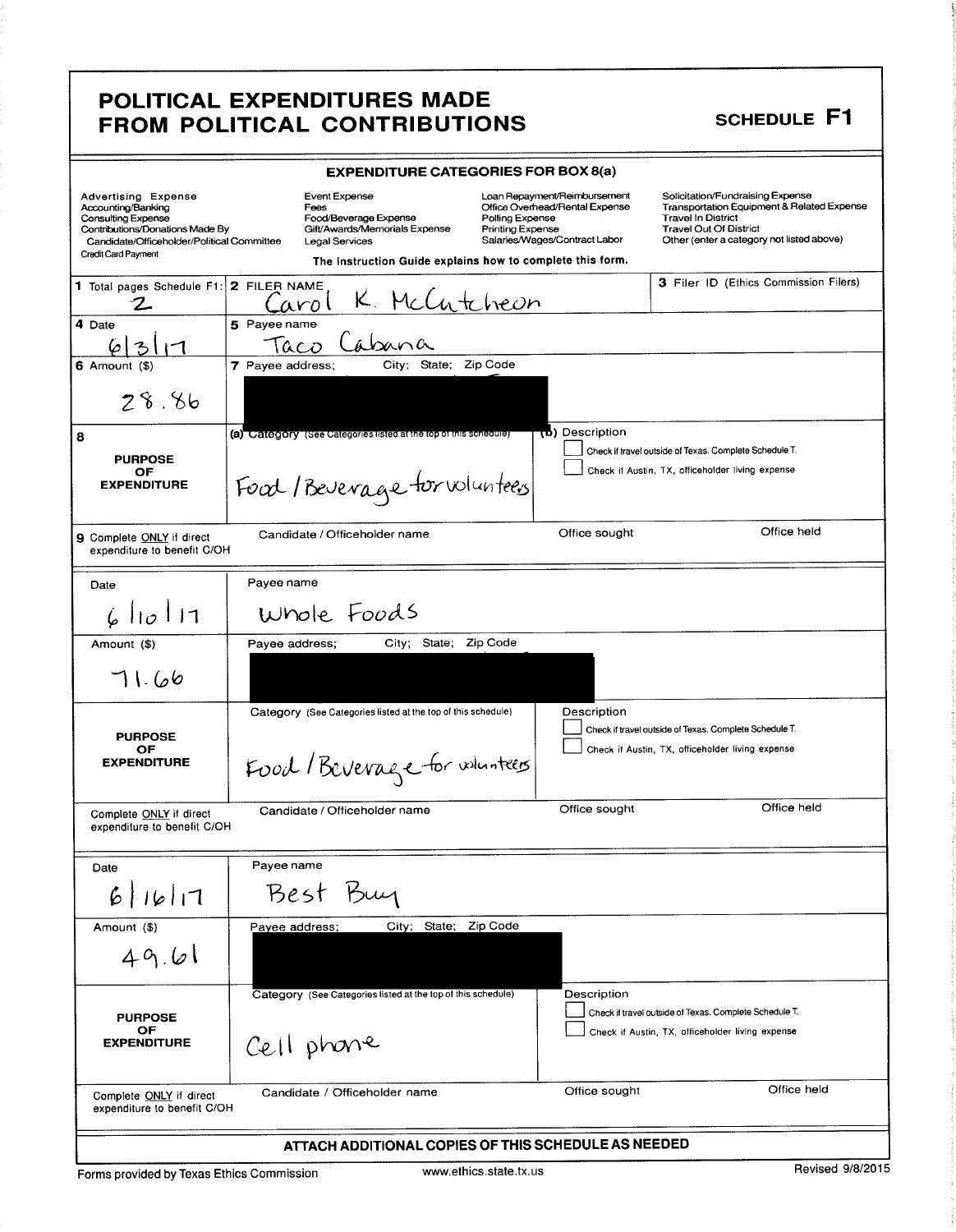## POLITICAL EXPENDITURES MADE FROM POLITICAL CONTRIBUTIONS SCHEDULE F1

|                                                                               | <b>EXPENDITURE CATEGORIES FOR BOX 8(a)</b>                                                             |                                                                |                                                                         |  |
|-------------------------------------------------------------------------------|--------------------------------------------------------------------------------------------------------|----------------------------------------------------------------|-------------------------------------------------------------------------|--|
| <b>Advertising Expense</b><br>Accounting/Banking                              | <b>Event Expense</b><br>Fees                                                                           | Loan Repayment/Reimbursement<br>Office Overhead/Rental Expense | Solicitation/Fundraising Expense                                        |  |
| <b>Consulting Expense</b>                                                     | Food/Beverage Expense                                                                                  | Polling Expense                                                | Transportation Equipment & Related Expense<br><b>Travel In District</b> |  |
| Contributions/Donations Made By<br>Candidate/Officeholder/Political Committee | Gift/Awards/Memorials Expense<br>Legal Services                                                        | Printing Expense<br>Salaries/Wages/Contract Labor              | <b>Travel Out Of District</b>                                           |  |
| <b>Credit Card Payment</b>                                                    | Other (enter a category not listed above)<br>The Instruction Guide explains how to complete this form. |                                                                |                                                                         |  |
| 1 Total pages Schedule F1:                                                    | 2 FILER NAME<br><u>R. McLutcheon</u><br>Larol                                                          |                                                                | <b>3 Filer ID (Ethics Commission Filers)</b>                            |  |
| 4 Date                                                                        | 5 Payee name                                                                                           |                                                                |                                                                         |  |
| 6 23 11                                                                       | Fort Bend Elections                                                                                    |                                                                |                                                                         |  |
| $6$ Amount $($ )                                                              | 7 Payee address;<br>City; State; Zip Code                                                              |                                                                |                                                                         |  |
| 20,00                                                                         |                                                                                                        |                                                                |                                                                         |  |
| 8                                                                             | (a) Category (See Categories listed at the top of this schedule)                                       | (b) Description                                                |                                                                         |  |
| <b>PURPOSE</b>                                                                |                                                                                                        |                                                                | Check if travel outside of Texas. Complete Schedule T.                  |  |
| OF                                                                            |                                                                                                        |                                                                | Check if Austin, TX, officeholder living expense                        |  |
| <b>EXPENDITURE</b>                                                            | Other-Reports                                                                                          |                                                                |                                                                         |  |
| 9 Complete ONLY if direct<br>expenditure to benefit C/OH                      | Candidate / Officeholder name                                                                          | Office sought                                                  | Office held                                                             |  |
| Date                                                                          | Payee name                                                                                             |                                                                |                                                                         |  |
|                                                                               |                                                                                                        |                                                                |                                                                         |  |
| 6 23 1                                                                        | Campaign Partner                                                                                       |                                                                |                                                                         |  |
| Amount (\$)                                                                   | Payee address;<br>City; State; Zip Code                                                                |                                                                |                                                                         |  |
| 29.00                                                                         |                                                                                                        |                                                                |                                                                         |  |
|                                                                               | Category (See Categories listed at the top of this schedule)                                           | Description                                                    |                                                                         |  |
| <b>PURPOSE</b>                                                                |                                                                                                        |                                                                | Check if travel outside of Texas. Complete Schedule T.                  |  |
| ОF                                                                            |                                                                                                        |                                                                | Check if Austin, TX, officeholder living expense                        |  |
| <b>EXPENDITURE</b>                                                            | Websorte Maintenance                                                                                   |                                                                |                                                                         |  |
| Complete ONLY if direct                                                       | Candidate / Officeholder name                                                                          | Office sought                                                  | Office held                                                             |  |
| expenditure to benefit C/OH                                                   |                                                                                                        |                                                                |                                                                         |  |
| Date                                                                          | Payee name                                                                                             |                                                                |                                                                         |  |
| 63017                                                                         | Chase Bank                                                                                             |                                                                |                                                                         |  |
| Amount (\$)                                                                   | Payee address;<br>City; State; Zip Code                                                                |                                                                |                                                                         |  |
| 758,70                                                                        |                                                                                                        |                                                                |                                                                         |  |
|                                                                               | Category (See Categories listed at the top of this schedule)                                           | Description                                                    |                                                                         |  |
| <b>PURPOSE</b>                                                                |                                                                                                        |                                                                | Check if travel outside of Texas. Complete Schedule T.                  |  |
| ОF                                                                            | Advertising                                                                                            |                                                                | Check if Austin, TX, officeholder living expense                        |  |
| <b>EXPENDITURE</b>                                                            |                                                                                                        |                                                                |                                                                         |  |
| Complete ONLY if direct                                                       | Candidate / Officeholder name                                                                          | Office sought                                                  | Office held                                                             |  |
| expenditure to benefit C/OH                                                   |                                                                                                        |                                                                |                                                                         |  |
|                                                                               | ATTACH ADDITIONAL COPIES OF THIS SCHEDULE AS NEEDED                                                    |                                                                |                                                                         |  |

Forms provided by Texas Ethics Commission www.ethics.state.tx.us Revised 9/8/2015